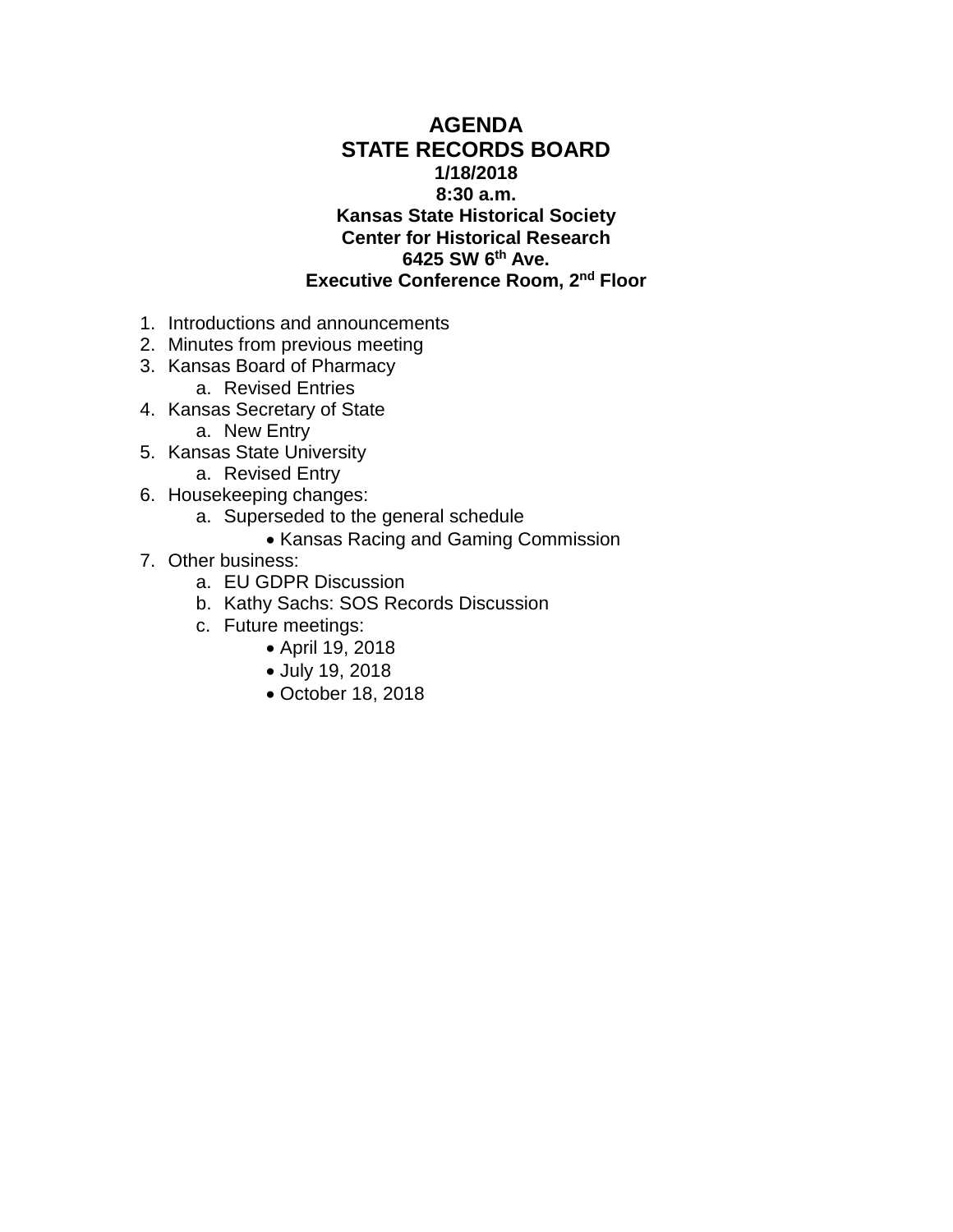# State Records Board October 19, 2017 Executive Conference Room – Kansas Historical Society

 Present: Lisa Mendoza, designee of the Attorney General (chair) Jennie Chinn, Executive Director, Kansas Historical Society (KHS) Matt Veatch, State Archivist Bill Sowers, designee of the State Librarian Philip Michael, designee of the Secretary of Dept. of Administration (DofA) Megan Rohleder, Electronic Records Archivist (KHS) Ryan Alfson, Collections – ESU Graduate Research Assistant (KHS) Mark Cole, Archives Specialist (KHS)

 Via Phone: Heidi Lynch, Kansas Bureau of Investigation (KBI) Mitch Beemer, Kansas Bureau of Investigation (KBI) Sheila Rice, Kansas State Board of Nursing, (KSBN)

Meeting called to order at 8:35 a.m. and Ms. Mendoza began the introductions. Ms. Mendoza inquired if there were announcements for the board. Mr. Veatch provided an update to the board on the recruitment process for the replacement Government Records Archivist. Mr. Veatch indicated that KSHS staff were in the last round of interviews and hopeful they will have a new hire by the time the board meets again. With no further announcements, board moved to review previous meeting minutes.

*Minutes*: Previous meeting minutes were reviewed. Ms. Mendoza provided copies of technical amendments to be made by KHS staff.

 **Motion:** Mr. Veatch moved approval of meeting minutes as amended by Ms. Mendoza. Ms. Chinn seconded, unanimous approval of July 27, 2017 minutes as amended.

*Kansas Bureau of Investigation*: Ms. Rohleder presented Electronic Records Committee (ERC) endorsed ERP for the eCitation system. Ms. Rohleder indicated that the system essentially indexes a wide variety of information received from various law enforcement agencies throughout the state. Mr. Veatch indicated that it is an excellent plan and the first one to use the new ERP template. Ms. Chinn asked why the continuity plan was not applicable in this system. Ms. Rohleder stated that question on the ERP template was to provide information if data was moved from one vendor to another. This system is in-house system and in this case not applicable. Ms. Rohleder also indicated that the wording for this question is on the list to clarify.

**Motion:** Mr. Chinn moved to approve the ERC endorsed ERP for eCitation as submitted. Mr. Veatch seconded, unanimous approval.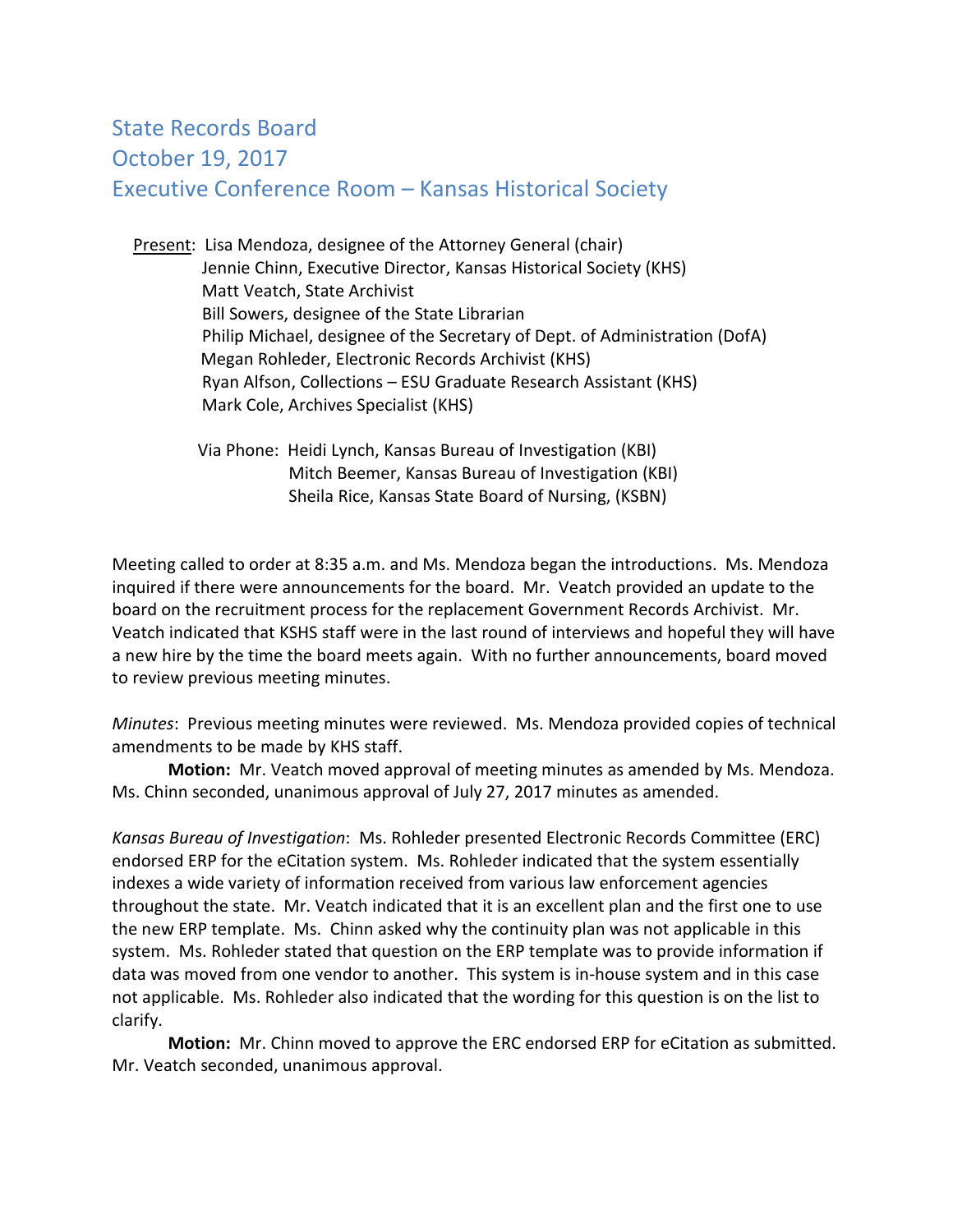Ms. Rohleder then moved to the new records series entry which is to address the new records series created by the eCitation system. Ms. Rohleder pointed out that the official record-holder for the original records will be the agency that originally created them and that KBI will only remove information as directed by that agency. Mr. Beemer clarified that the records contained within the system are treated much like an index, but statute requires originating agency to be the official record-holder for the original records. Mr. Veatch added that the data within the system is pulled directly from those original records, but is used in a different way, requiring a new retention schedule to be created. Ms. Rohleder inquired if there should be an additional restrictions and board determined that restrictions listed were sufficient.

**Motion:** Ms. Chinn moved to approve new series as presented. Mr. Sowers seconded, unanimous approval.

*Kansas Attorney General:* Ms. Rohleder presented the revised schedule entry indicating revisions done were to reflect current business practices and indicate the records are now electronically stored on the agency website. Ms. Mendoza indicated that the sub agency should be, "Legal Opinions & Government Counsel (LOGIC) Division. No further discussion required.

**Motion:** Mr. Veatch moved to approve revises series as amended. Mr. Sowers seconded, all in favor.

#### *Housekeeping:* The board reviewed the housekeeping changes and no discussion necessary.

*Other Business:* Ms. Mendoza inquired if there was anything to report regarding body cam records. Ms. Rohleder indicated that Johnson County has contacted her and are willing to provide help in the process. Once the government records archivist position is filled, work will continue moving forward with Johnson County on this series. The board also briefly discussed some of the general differences of ownership rights for speeches and writings for Universities and agencies. Mr. Sowers indicated that Cindy Rupp is now the new interim State Librarian and may be 6 months or longer before that position is filled permanently. Ms. Mendoza inquired if Ms. Rice had any questions regarding the SRB process. Ms. Rice indicated that she didn't and appreciated the board allowing her to sit in on the meeting.

The final order of business was to confirm the proposed future meeting on January 18, 2018. With nothing further to discuss, the board adjourned at 9:15 a.m.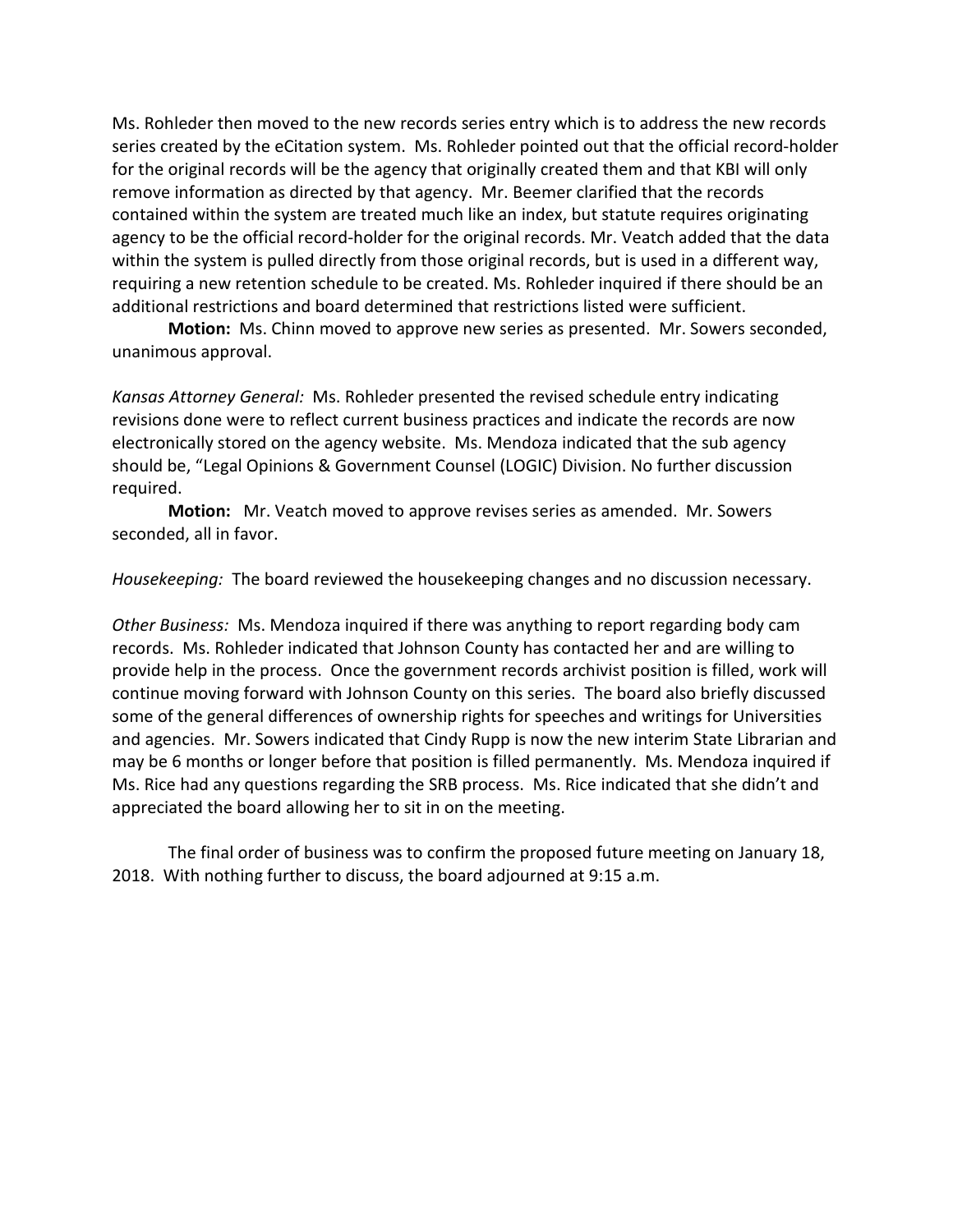### **KANSAS STATE RECORDS BOARD RECORDS APPRAISAL REPORT FOR REVISION TO RETENTION/DISPOSITION SCHEDULE January 18, 2018**

- 1. **Agency:** Kansas Board of Pharmacy
- 2. **Records Officer:** Jackie Yingling **Phone**: 785-296-6504
- 3. **Appraising Archivist(s):** Megan Rohleder
- 4. **Date of Appraisal:** 12/14/2017
- 5. **a) Total records – No. of Series**: 2
	- **b) New series – No. of Series**: 0
	- **c) Revised existing series – No. of Series**: 2
	- **d) Obsolete schedule entries – No. of Series**: 0
	- **e) Series superseded by other schedule entries – No. of Series**: 0
- 6. **Archival/Permanent records – No. of Series**: 1

### 7. **Appraisal Narrative**:

The Kansas Board of Pharmacy ensures that all persons and entities conducting business relating to the practice of pharmacy in the state of Kansas are properly licensed and registered.

The appraisal is based upon discussions with agency staff by the appraising archivist. Two new series were identified by Jackie Yingling as needing revisions to reflect current business practice:

Abandoned Incomplete Applications series 0044-531 was updated to show a 1 year retention period instead of 2 years. Registration (or license) files 0023-531 was revised to clarify the retention comments. The agency has been digitizing records, and have updated their process to reflect that. Anything post 2000 is now kept electronically exclusively, once QA has been completed.

An ERP was approved at the April 2017 SRB meeting.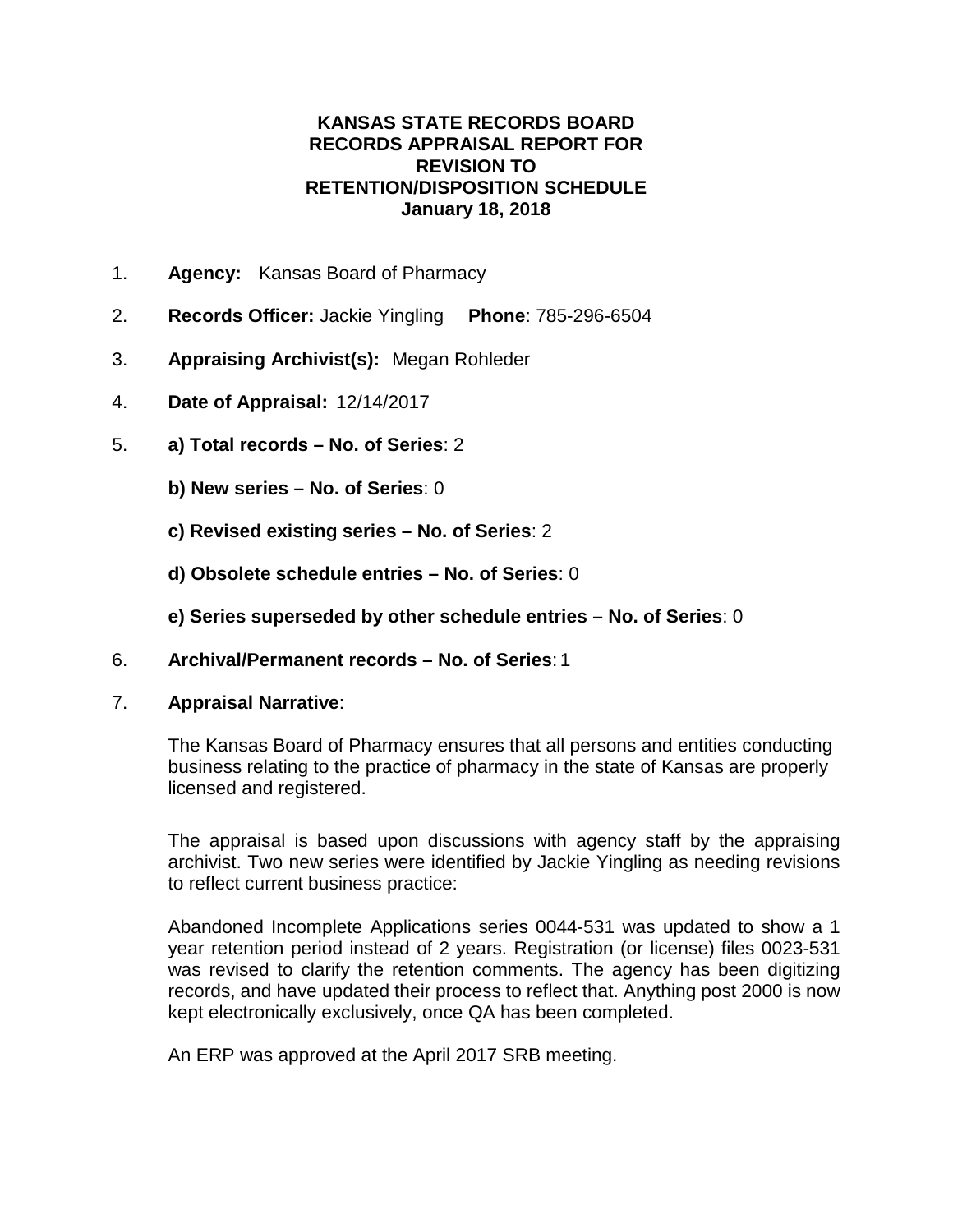# **Retention/Disposition Schedule Entries**

# **531-001 Board of Pharmacy**

### **Abandoned Incomplete Applications** (Series 0044-531)

Includes abandoned incomplete applications and related documents for any license or registration type for which there has been no activity within the last year. **Entry Status:** Ready for SRB **Recommended Status:**Revise **Retention Period:** 001 cldr year after receipt of last document **Disposition:** Destroy **Restrictions:** K.S.A. 45-221(a)(3)(9)(10)(49) **Schedule Authority:** Agency schedule **KAR Number** 53-2-182 **Last Surveyed** 11 February 2014 **Record Copy:** Electronic **Electronic Recordkeeping Plan Endorsed Remarks:** 09/03/2014: new entry. 01/13/2018: revised to reflect retention from 2 years to 1 year.

**Registration (or License) Files - Pharmacists and Resident Pharmacies** (Series 0023-531) Registration or licensing files for pharmacists and resident pharmacies. Includes application for license, license renewal information, intern registration and other related documents for pharmacists. Also includes application for license, license renewal information, inspection reports, and other related documents for pharmacies located in Kansas.

**Entry Status:** Ready for SRB

**Recommended Status:**Revise

**Retention Period:** See comments

**Disposition:** Archives

**Restrictions:** K.S.A. 45-221(a)(3)(9)(10)(49)

**Comments:** Retain paper copy until quality assurance of the electronic copy has been performed. Retain electronic copy permanently. If license issue date is before January 1, 2000, transfer paper copy of canceled pharmacists and pharmacies to State Archives. If license issue date is after January 1, 2000, transfer electronic copy of pharmacists and pharmacies to State Archives within two years after cancellation.

**Schedule Authority:** Agency Schedule

**KAR Number** 53-2-182

**Last Surveyed** 14 April 2014

**Record Copy:** Electronic

### **Electronic Recordkeeping Plan Endorsed**

**Remarks:**  $10/21/2013$ : revised title, added description. Currently paper is the record copy; agency intends to convert to purely electronic recordkeeping in next several months. 04/14/2014: supersede into 0029-531, revised entry for Licensing Information System.

05/01/2014: schedule entry tabled at SRB meeting to discuss further.

09/03/2014: revised description and retention period; revised language to allow for transition from paper to electronic recordkeeping and to preserve both pharmacist licensing files and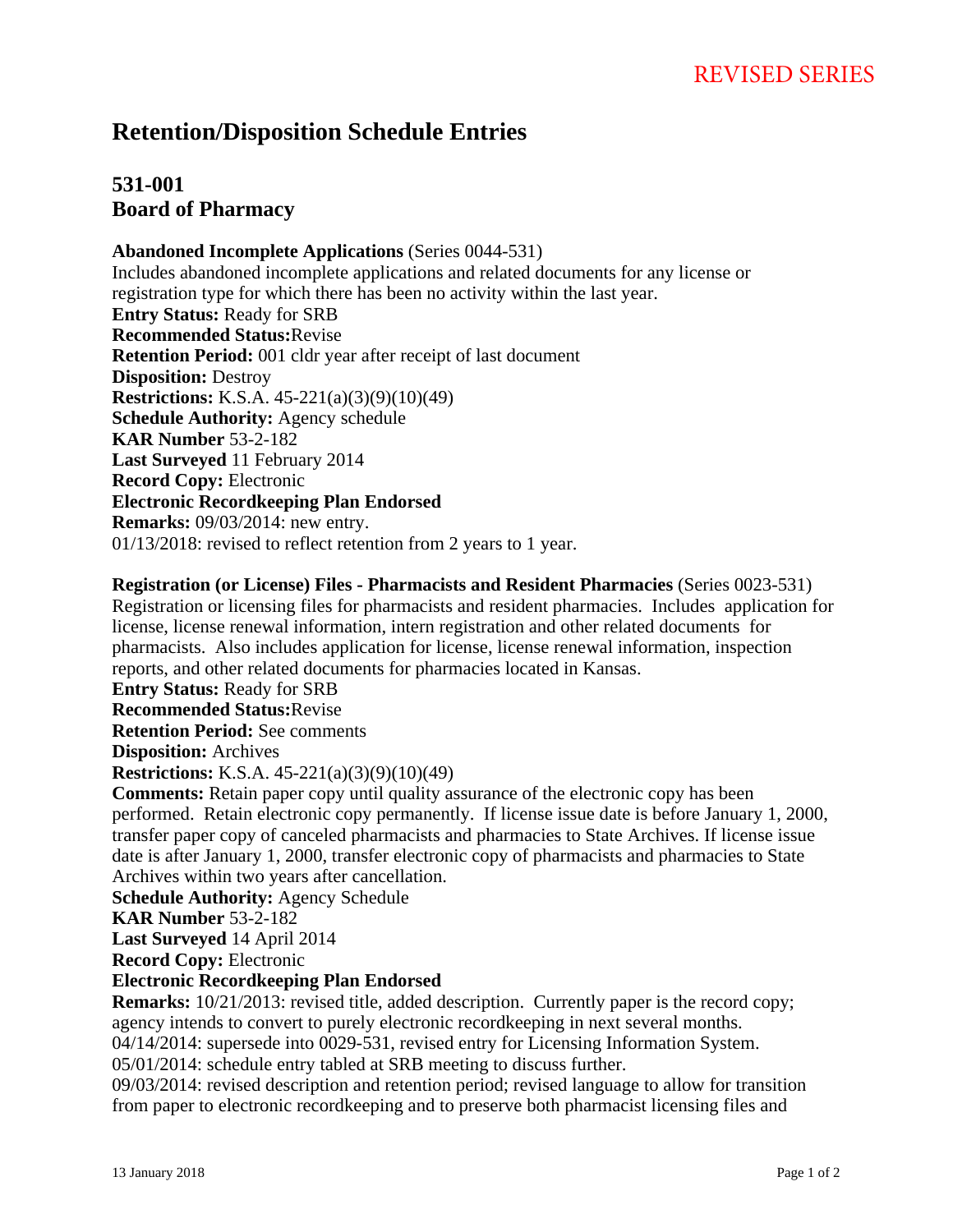resident pharmacy files. Keeping separate entry from other licensing types to lessen confusion.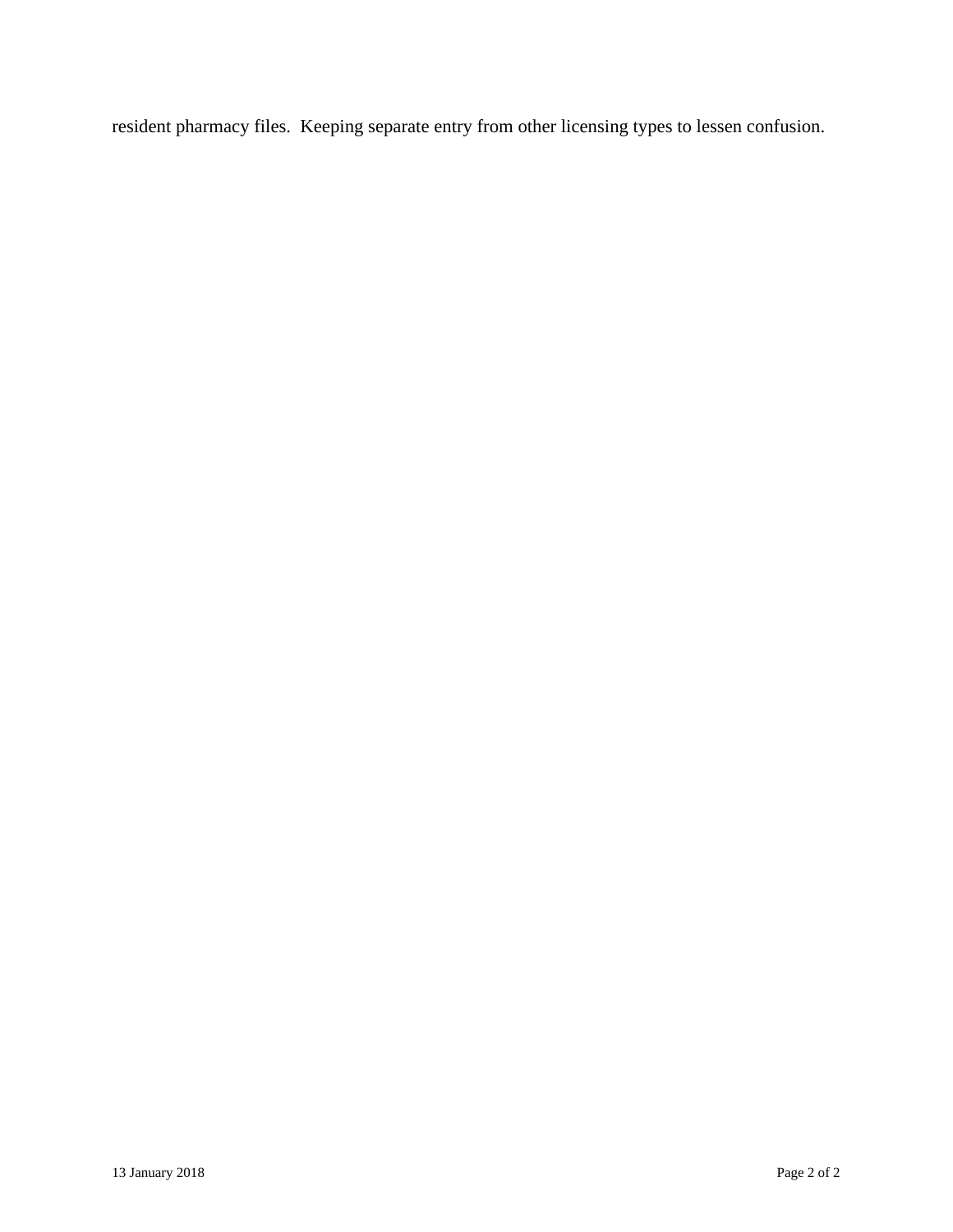### **KANSAS STATE RECORDS BOARD RECORDS APPRAISAL REPORT FOR REVISION TO RETENTION/DISPOSITION SCHEDULE January 18, 2018**

- 1. **Agency:** Kansas Secretary of State
- 2. **Records Officer:** Kathy Sachs **Phone**: 785-296-4564
- 3. **Appraising Archivist(s):** Megan Rohleder
- 4. **Date of Appraisal:** 11/8/2017
- 5. **a) Total records – No. of Series**: 1
	- **b) New series – No. of Series**: 1
	- **c) Revised existing series – No. of Series**: 0
	- **d) Obsolete schedule entries – No. of Series**: 0
	- **e) Series superseded by other schedule entries – No. of Series**: 0
- 6. **Archival/Permanent records – No. of Series**: 0
- 7. **Appraisal Narrative**:

The Secretary of State's office, along with Duncan Friend of the Information Network of Kansas, approached KSHS staff to complete a retention schedule for the records generated by the Business Form Finder application**.** The Business Form Finder is a searchable database of forms required to start and maintain a business in the state of Kansas. While the actual forms are owned by the originating agency, the data that is kept within the system are a unique set of records that require a retention schedule.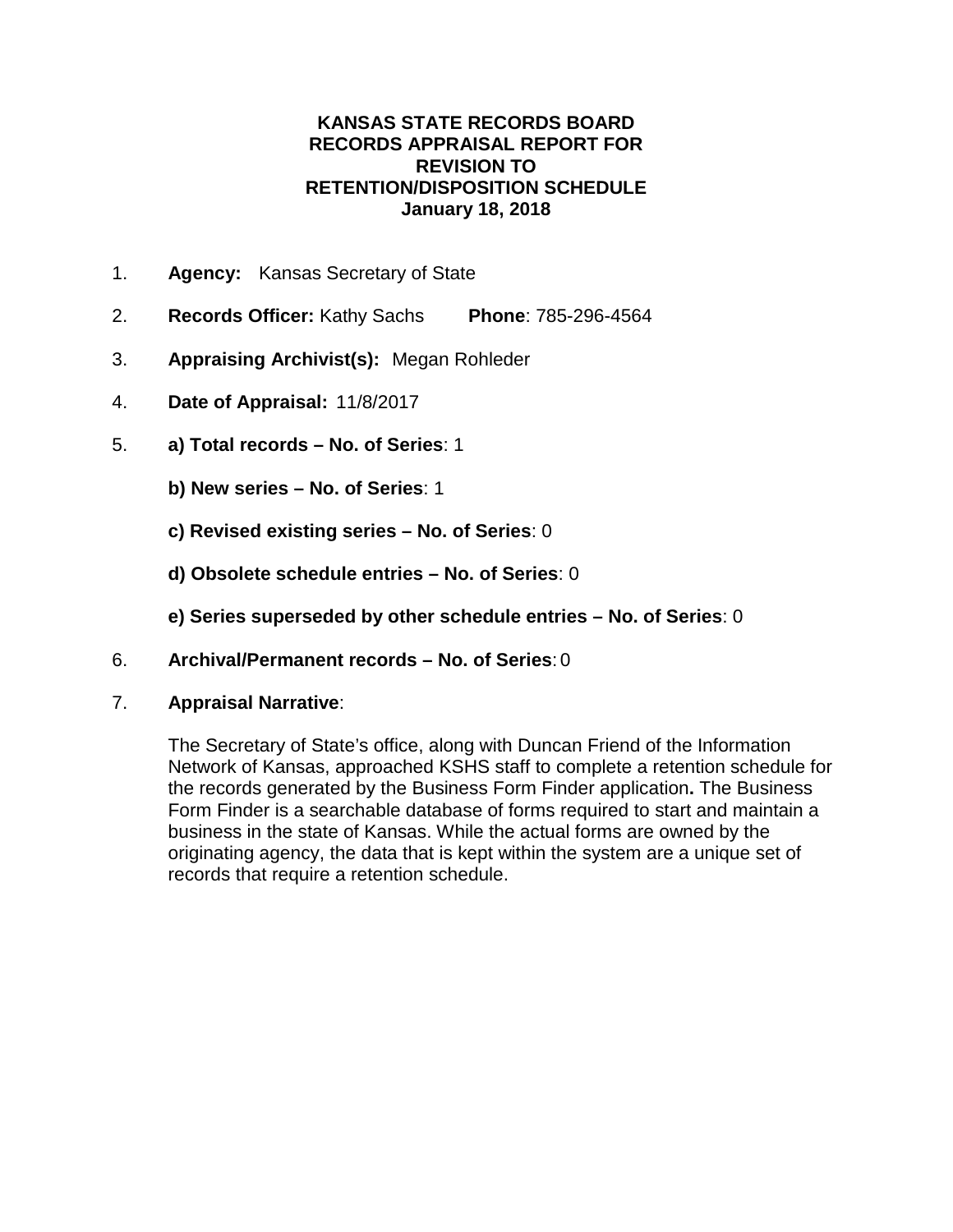# **Retention/Disposition Schedule Entries**

# **622-006 Secretary of State Business Services**

### **Business Form Finder** (Series Unknown)

Metadata about state agency forms held in the Secretary of State's Business Form Finder application (hyperlinks to business forms held by agencies, the associated form title, fees, a brief description of the purpose, etc.). It includes a field-level log of activity by users. **Entry Status:** Ready for SRB **Recommended Status:**Approve As New **Retention Period:** 003 cldr years **Disposition:** Destroy **Restrictions:** None **Schedule Authority:** Agency **Last Surveyed** 08 November 2017 **Record Copy:** Electronic **Electronic Recordkeeping Plan Not Required Remarks:** 11/8/2017 - Duncan Friend and Kathy Sachs approached KSHS staff to create schedule for new application hosted by SOS office. MR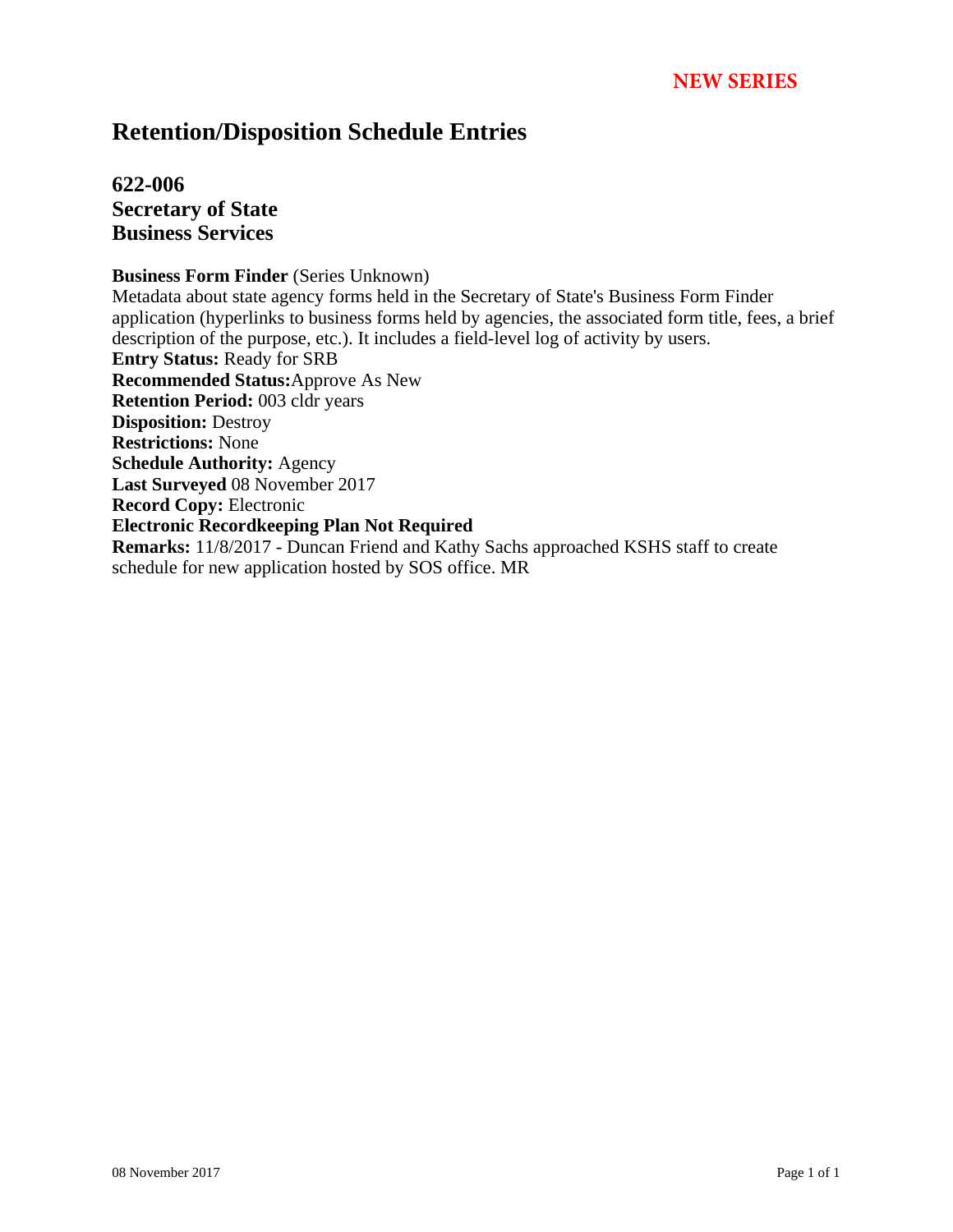### **KANSAS STATE RECORDS BOARD RECORDS APPRAISAL REPORT FOR REVISION TO RETENTION/DISPOSITION SCHEDULE January 18, 2018**

- 1. **Agency:** Kansas State University
- 2. **Records Officer:** Ryan Leimkuehler **Phone**: 785-532-5013
- 3. **Appraising Archivist(s):** Megan Rohleder
- 4. **Date of Appraisal:** 12/15/2017
- 5. **a) Total records – No. of Series**: 1
	- **b) New series – No. of Series**: 0
	- **c) Revised existing series – No. of Series**: 1
	- **d) Obsolete schedule entries – No. of Series**: 0
	- **e) Series superseded by other schedule entries – No. of Series**: 0
- 6. **Archival/Permanent records – No. of Series**: 0
- 7. **Appraisal Narrative**:

Ryan Leimkuehler, records officer for Kansas State University, approached KSHS staff to update the Grade Books record series 0025-367. The series name, description, and retention was updated to reflect current grading practices.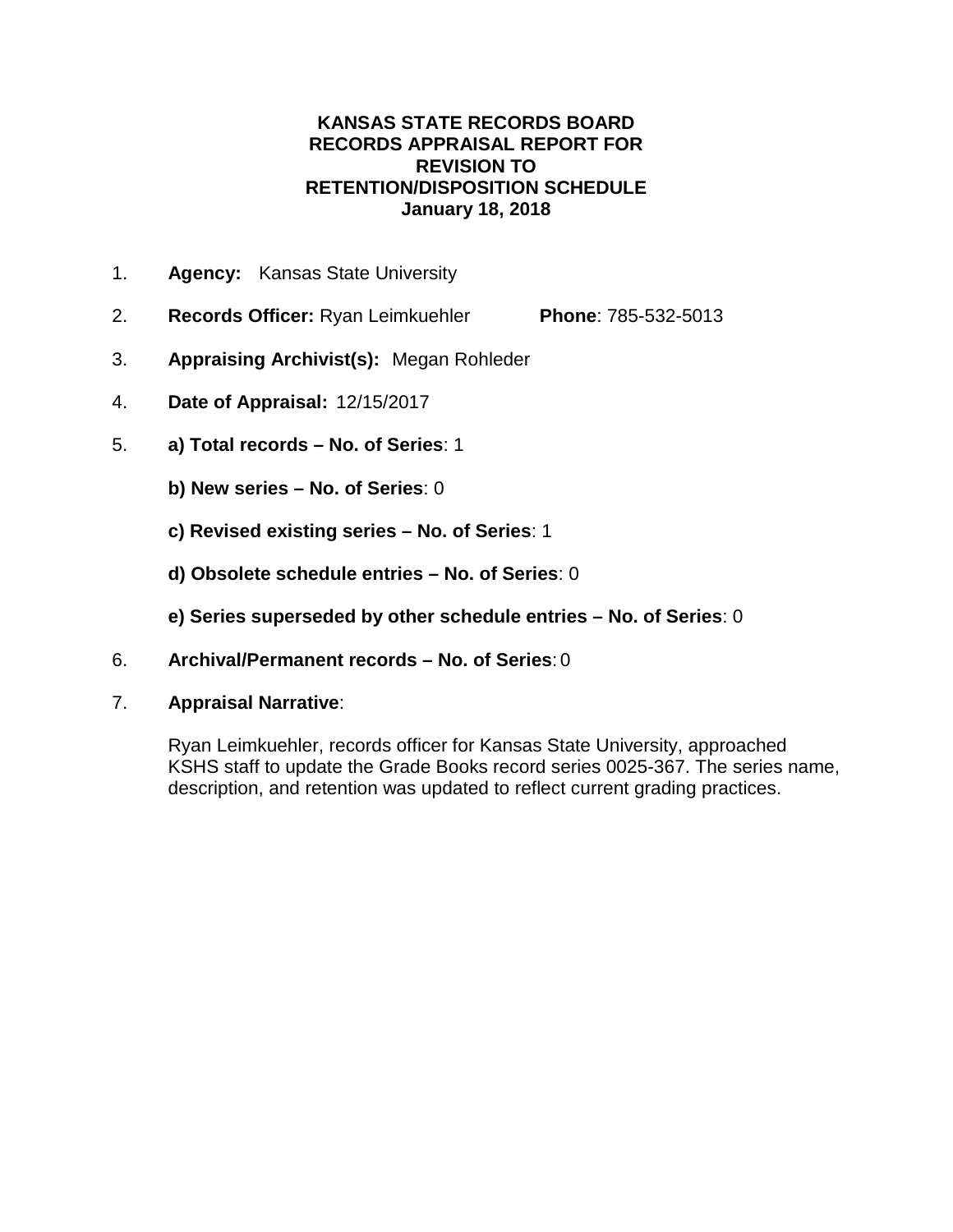# **Retention/Disposition Schedule Entries**

# **367-001 Kansas State University**

### **Coursework Assessment Records** (Series 0025-367)

Records created by instructional staff that document students' performance leading to a final grade. These records may include scores from assessment, coursework participation, communications between students and instructors, and other methods of tracking students' performance. **Entry Status:** Ready for SRB

**Recommended Status:**Revise **Retention Period:** See comments **Disposition:** Destroy **Restrictions:** KSA 45-221(a)(1)(9), 20 U.S.C. § 1232g; 34 CFR Part 99 **Comments:** Five (5) fiscal years after grade is initially issued.

Each academic unit is responsible for maintaining accreditation records in accordance with the accreditation body; see Accreditation Reports and Review Records 0005-367.

Academic units interested in retaining records longer for the purpose of research should consult with IT and records management staff.

Academic units and instructors are responsible for keeping and maintaining these records. **Schedule Authority:** Agency Schedule **KAR Number** 53-2-103 **Last Surveyed** 24 November 1994 **Record Copy:** Paper, Electronic **Electronic Recordkeeping Plan Pending Remarks:** 01/13/2018-R. Lemikuehler approached public records staff to propose changing the

series title from Grade Books to Coursework Assessment Records. The change reflects current grading practices.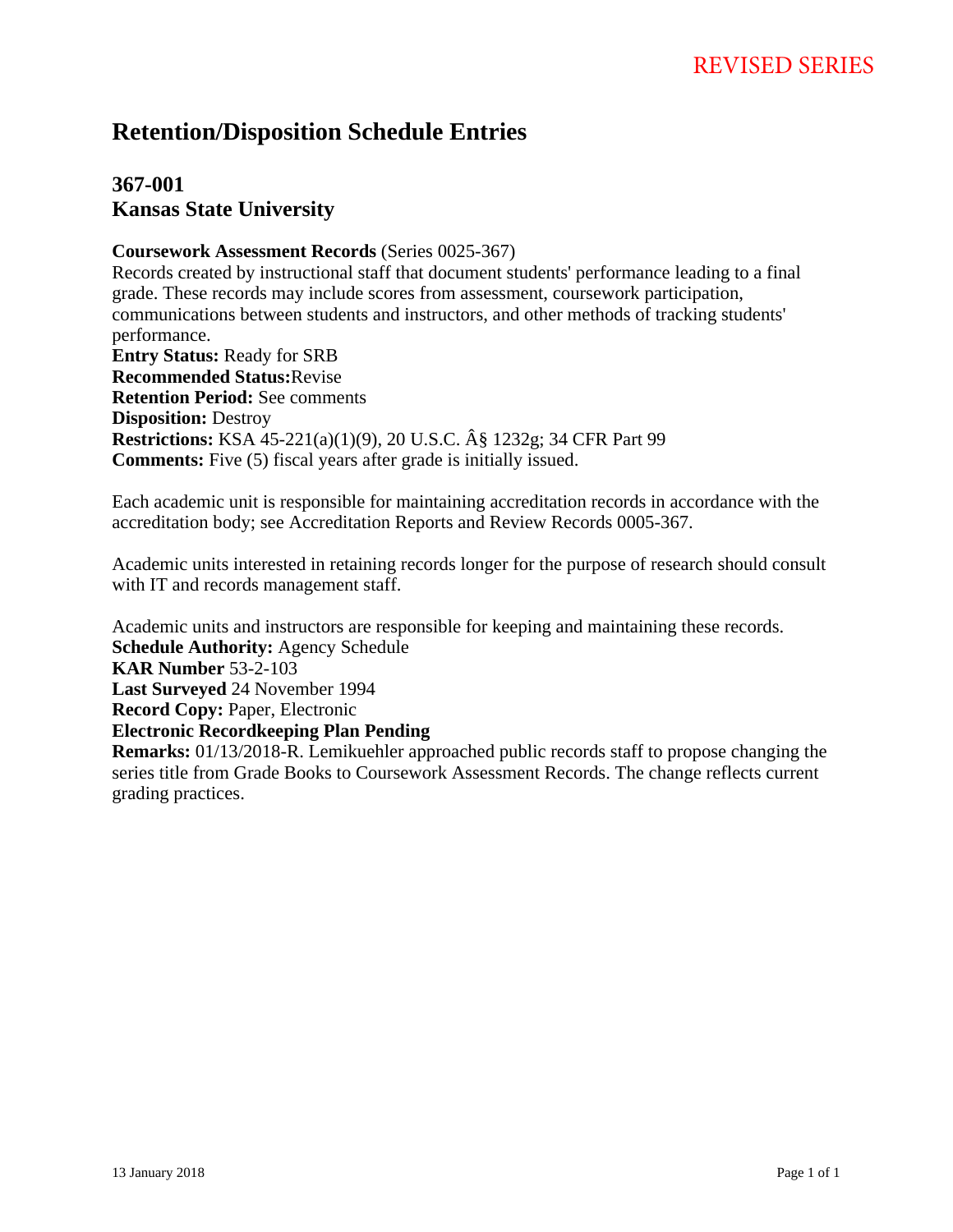# Housekeeping Changes Since 20 October 2017 13 January 2018

# Superseded series

553-001 Kansas Racing and Gaming Commission Administration

Board Packets (Series 0058-553) Description: Agenda, minutes, background information, etc. relating to meetings of a board or commission.

Budget Preparation Files - Annual (Series 0055-553) Description: Documents used in the preparation of the annual agency budget: correspondence, draft budget requests, computer reports, notes, and other miscellaneous materials.

Clippings Files (Series 0056-553) Description: Newspaper clippings compiled regarding agency activities.

Correspondence - Policy Related (Series 0053-553) Description: Incoming and outgoing letters and memoranda that state or form the basis for policy, set precedent, or record important events in the operational and organizational history of the agency.

## Correspondence - Routine (Series 0052-553)

Description: Incoming and outgoing letters and memoranda which pertain only to routine matters handled in accordance with existing policy and procedures: requests for information, letters of transmittal, etc.

Hearing and Meeting Transcripts and Electronic Media Recordings (Series 0059-553) Description: Records of agency hearings and other meetings: transcripts, audiotapes, videotapes, notes, etc.

Litigation Files (Series 0054-553)

Description: Documents relating to lawsuits involving alleged violations of the Kansas Parimutuel Racing Act.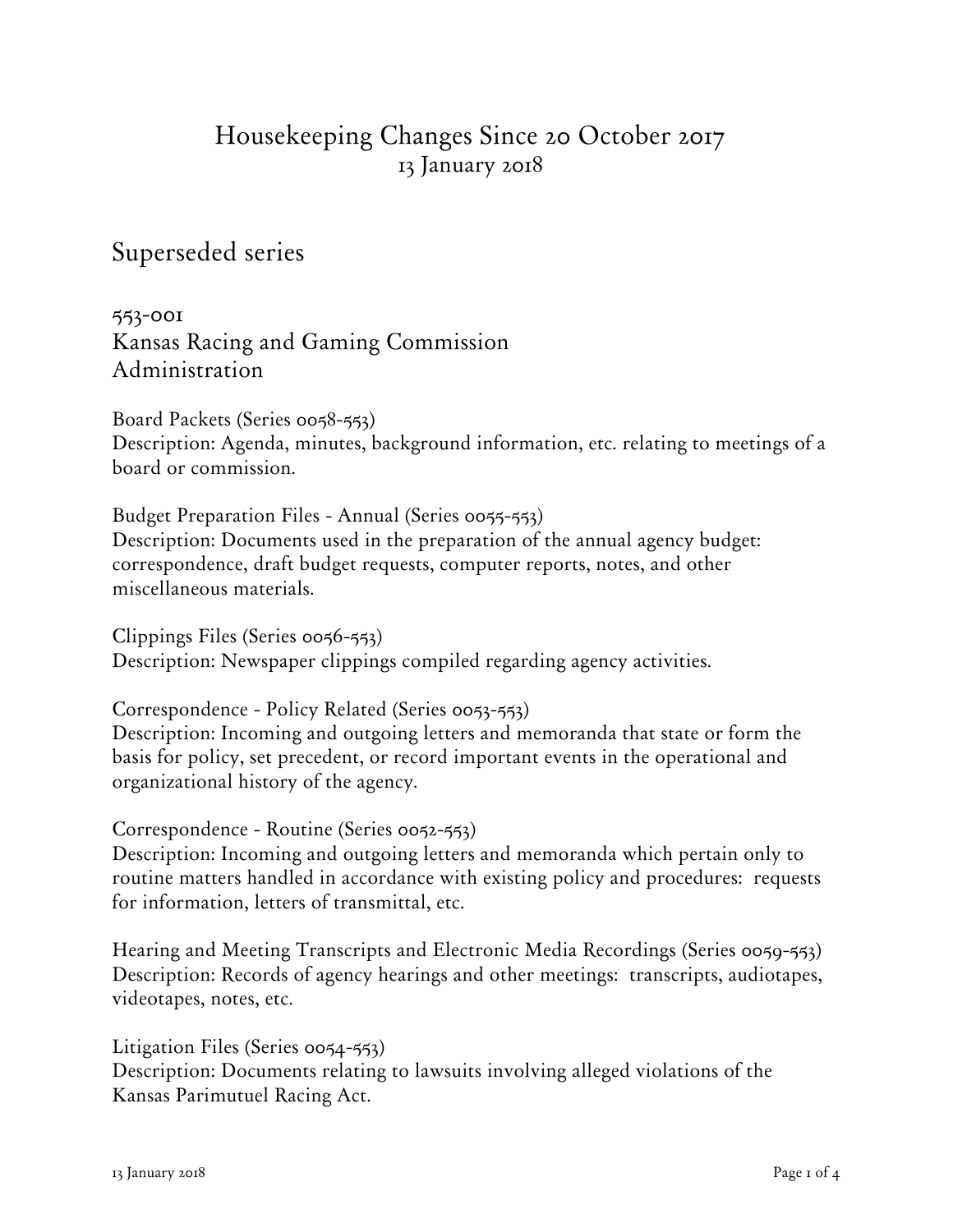Payroll Adjustment Records (Series 0057-553)

Description: Copies of documents and supporting materials used to make adjustments in agency payroll accounts: forms AR-9, AR-10, DA-10A, DA-21 series, DA-171-177, DA-251thru 262.

Travel Request and Authorization Records (Series 0007-553) Description: Records related to employee travel: DA forms 25 (Request for Out of State Travel) and various internal documents.

Vehicle Operation Records (Series 0008-553) Description: Documents related to the use of state-owned motor vehicles: MP forms 1a, 2c, 3a, 3b, 10, 20, and internal agency forms.

553-005 Kansas Racing and Gaming Commission State Gaming Agency

Accounts Payable Records (Series 0020-553) Description: Documents related to payment for goods and services: vouchers, correspondence, invoices, ledger books and cards, etc.

Accounts Receivable Records (Series 0021-553) Description: Documents related to the collection of payments due the agency: copies of invoices, correspondence, DA forms 32, etc.

Annual and Special Reports (Series 0022-553) Description: General and specific reports on agency activities.

Budget Preparation Files - Annual (Series 0028-553) Description: Documents used in the preparation of the annual agency budget: correspondence, draft budget requests, computer reports, notes, and other miscellaneous materials.

Budget Requests and Appeals - Annual (Series 0029-553) Description: Copies of budgets submitted yearly to the state legislature for approval and subsequent appeals: DA forms 400 thru 518 and associated supporting documents.

Correspondence - Policy Related (Series 0034-553) Description: Incoming and outgoing letters and memoranda that state or form the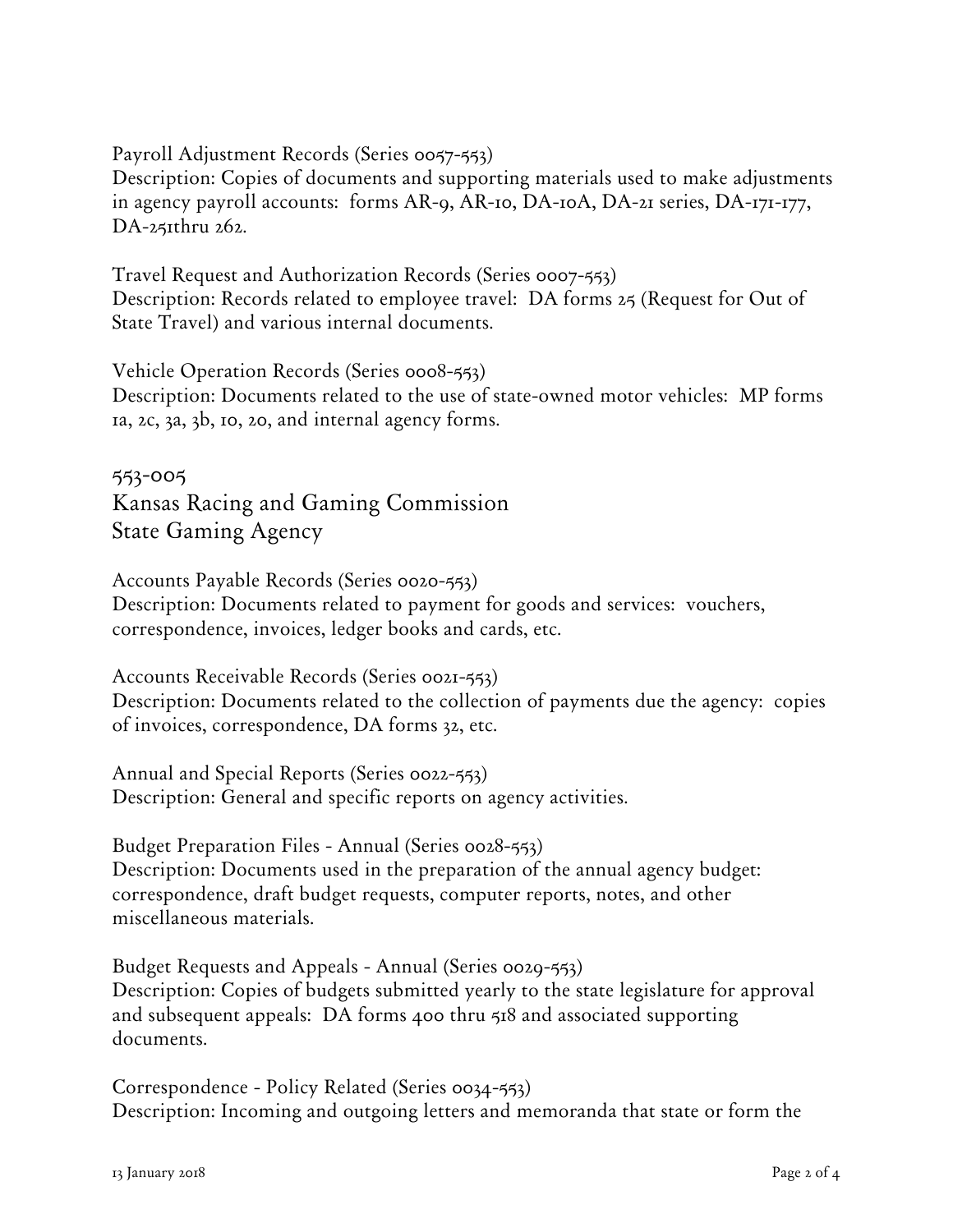basis for policy, set precedent, or record important events in the operational and organizational history of the agency.

Correspondence - Routine (Series 0035-553)

Description: Incoming and outgoing letters and memoranda which pertain only to routine matters handled in accordance with existing policy and procedures: requests for information, letters of transmittal, etc.

Employee Personnel Files (Series 0036-553)

Description: Documents associated with the employment of specific personnel: employee evaluation forms, applications for employment, and other personnel materials.

Employee Time Report Records (Series 0037-553)

Description: Records documenting time worked by individual employees on a daily, weekly, or monthly basis: time sheets, time cards, attendance reports, absence reports, sign-in-out sheets, etc.

Policy Statements (Series 0039-553) Description: Original copies of formal explanations of agency policies and procedures issued in individual statement formats.

Procedures Manuals (Series 0050-553) Description: Original copies of agency procedures issued in a collective manual.

Subject Files - Director (Series 0041-553)

Description: Variety of documents relating to the administration and operation of the agency.

Travel Request and Authorization Records (Series 0043-553) Description: Records related to employee travel: DA forms 25 (Request for Out of State Travel) and various internal documents.

Visitors Logs (Series 0045-553)

Description: Registers or logs used to record names of employees, outside contractors, service personnel, and other visitors admitted to agency facilities.

Vouchers - Purchase (Series 0048-553)

Description: Copies of documents used to order and pay for goods and services: DA forms 100 thru 109 and DA-120.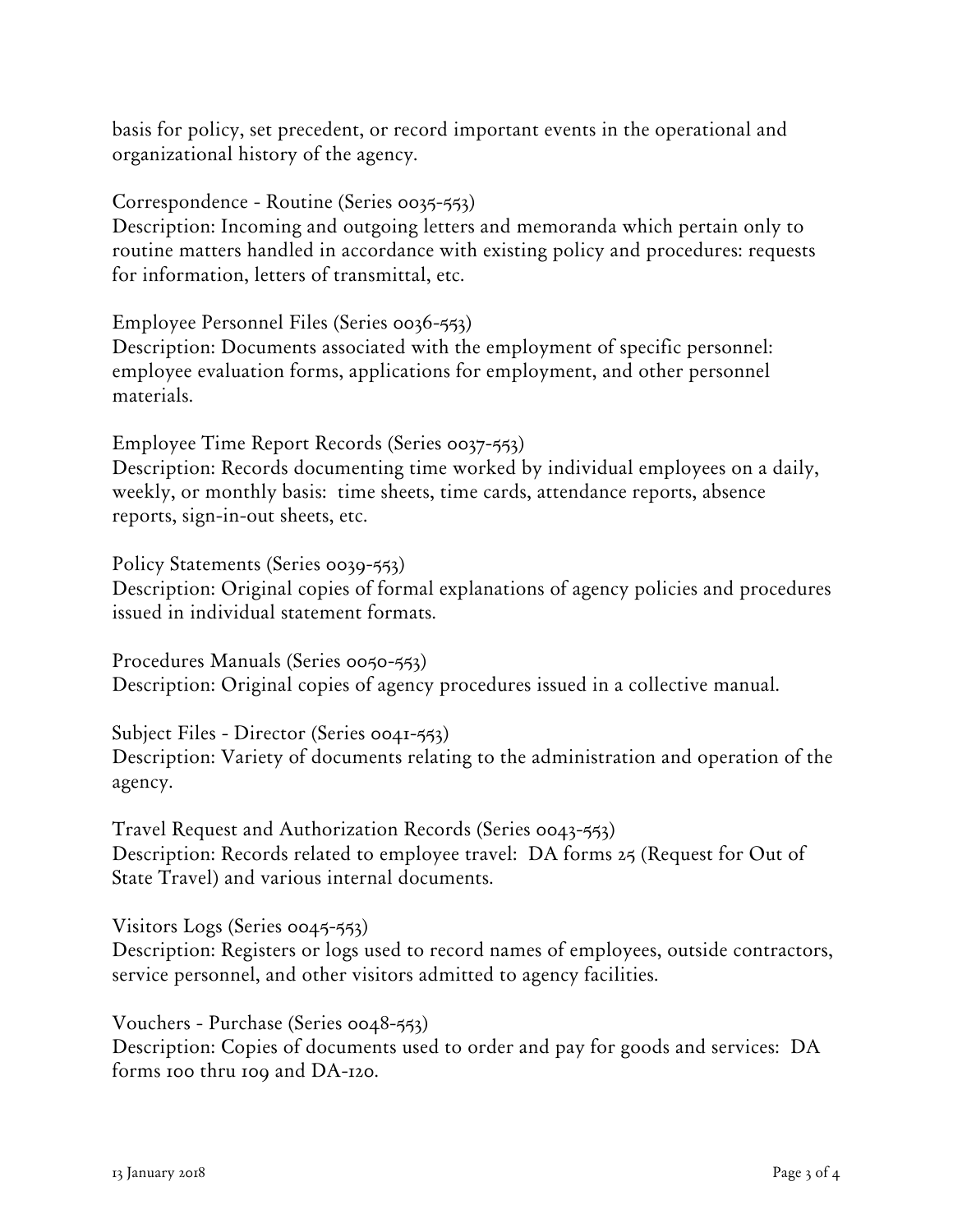Vouchers - Receipts (Series 0046-553)

Description: Copies of documents used to transfer funds received by agencies from individuals and organizations into their particular accounts: forms DA-3 series.

Vouchers - Travel (Series 0047-553)

Description: Copies of documents used to certify the validity of claims for the reimbursement of travel expenses: DA forms 121, 122, and 123.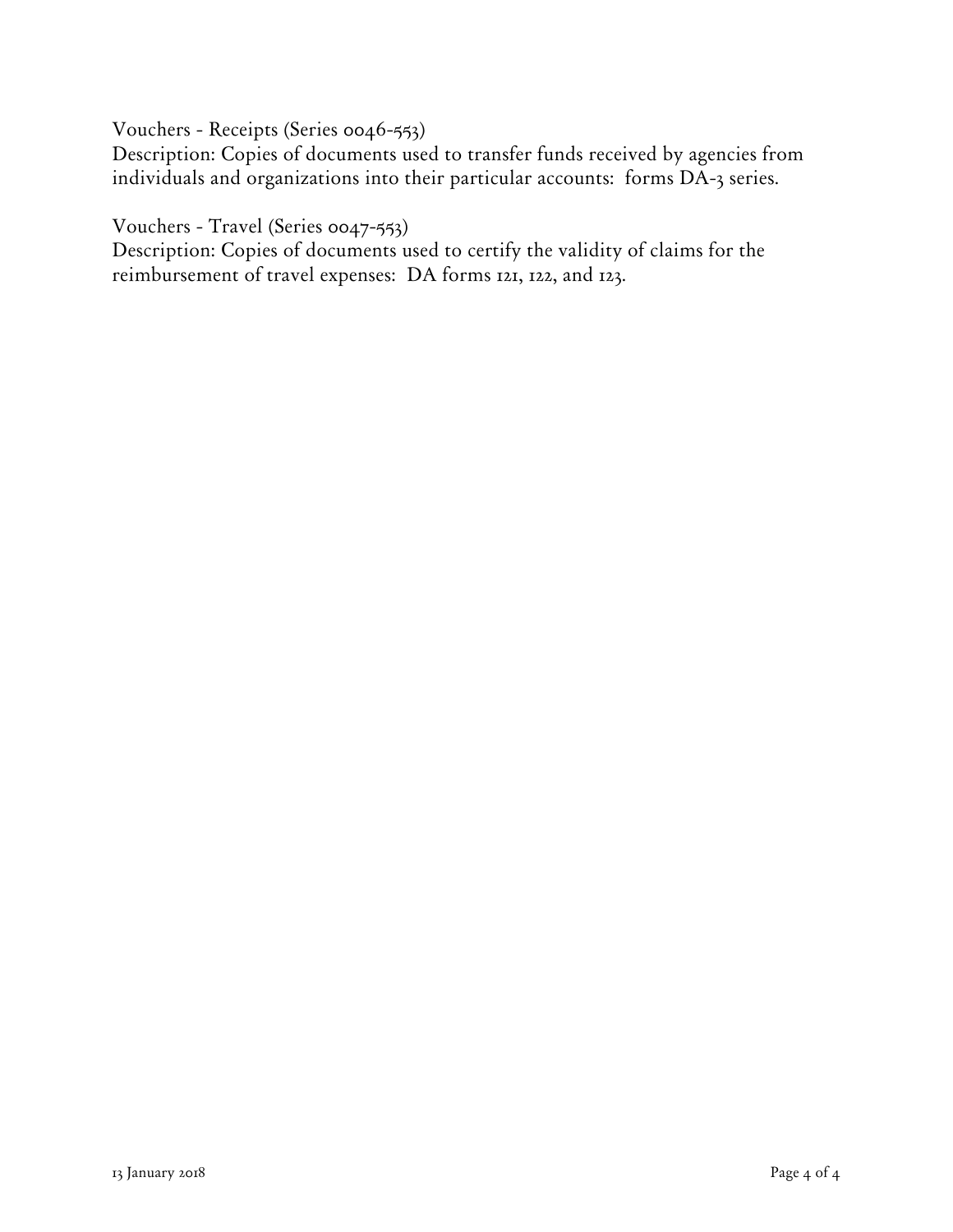| <b>State No.</b> | <b>State Title</b>                      | <b>Agency No.</b> | <b>Agency Title</b>                     |
|------------------|-----------------------------------------|-------------------|-----------------------------------------|
| 0118-000         | <b>Travel Request and Authorization</b> | 0007-553          | <b>Travel Request and Authorization</b> |
|                  | Records                                 |                   | Records                                 |
| 0120-000         | <b>Vehicle Operation Records</b>        | 0008-553          | <b>Vehicle Operation Records</b>        |
| 0001-000         | <b>Accounts Payable Records</b>         | 0020-553          | <b>Accounts Payable Records</b>         |
| 0002-000         | <b>Accounts Receivable Records</b>      | 0021-553          | <b>Accounts Receivable Records</b>      |
| 0005-000         | <b>Annual and Special Reports</b>       | 0022-553          | <b>Annual and Special Reports</b>       |
| 0016-000         | <b>Budget Preparation Files</b>         | 0028-553          | <b>Budget Preparation Files</b>         |
| 0017-000         | <b>Budget Requests and Appeals</b>      | 0029-553          | <b>Budget Requests and Appeals</b>      |
| 0027-000         | Correspondence - Policy Related         | 0034-553          | Correspondence - Policy Related         |
| 0028-000         | Correspondence-Routine                  | 0035-553          | Correspondence - Routine                |
| 0036-000         | <b>Employee Personnel Files</b>         | 0036-553          | <b>Employee Personnel Files</b>         |
| 0039-000         | <b>Employee Time Records</b>            | 0037-553          | <b>Employee Time Report Records</b>     |
| 0084-000         | <b>Policy Statements</b>                | 0039-553          | <b>Policy Statements</b>                |
| 0004-000         | <b>Agency Director's Files</b>          | 0041-553          | <b>Subject Files- Directors</b>         |
| 0118-000         | <b>Travel Request and Authorization</b> | 0043-553          | <b>Travel Request and Authorization</b> |
|                  | Records                                 |                   | Records                                 |
| 0122-000         | <b>Visitors Logs</b>                    | 0045-553          | <b>Visitors Logs</b>                    |
| 0126-000         | Vouchers-Receipts                       | 0046-553          | Vouchers - Receipts                     |
| 0127-000         | Vouchers - Travel                       | 0047-553          | Vouchers - Travel                       |
| 0093-000         | <b>Purchasing Records</b>               | 0048-553          | Vouchers - Purchase                     |
| 0087-000         | <b>Procedures Manuals</b>               | 0050-553          | <b>Procedures Manuals</b>               |
| 0028-000         | Correspondence - Routine                | 0052-553          | Correspondence - Routine                |
| 0027-000         | Correspondence - Policy Related         | 0053-553          | Correspondence - Policy Related         |
| 0071-000         | <b>Litigation Case Files</b>            | 0054-553          | <b>Litigation Files</b>                 |
| 0016-000         | <b>Budget Preparation Files</b>         | 0055-553          | <b>Budget Preparation Files</b>         |
| 0021-000         | <b>Clippings Files</b>                  | 0056-553          | <b>Clippings Files</b>                  |
| 0077-000         | <b>Payroll Adjustment Records</b>       | 0057-553          | Payroll Adjustment Records              |
| 0015-000         | <b>Board Packets</b>                    | 0058-553          | <b>Board Packets</b>                    |
| 0052-000         | <b>Hearing and Meeting Transcripts</b>  | 0059-553          | <b>Hearing and Meeting Transcripts</b>  |
|                  | and Electronic Media Records            |                   | and Electronic Media Recordings.        |

| Agency Retention Schedules that Defer to State Retention Schedules |
|--------------------------------------------------------------------|
|--------------------------------------------------------------------|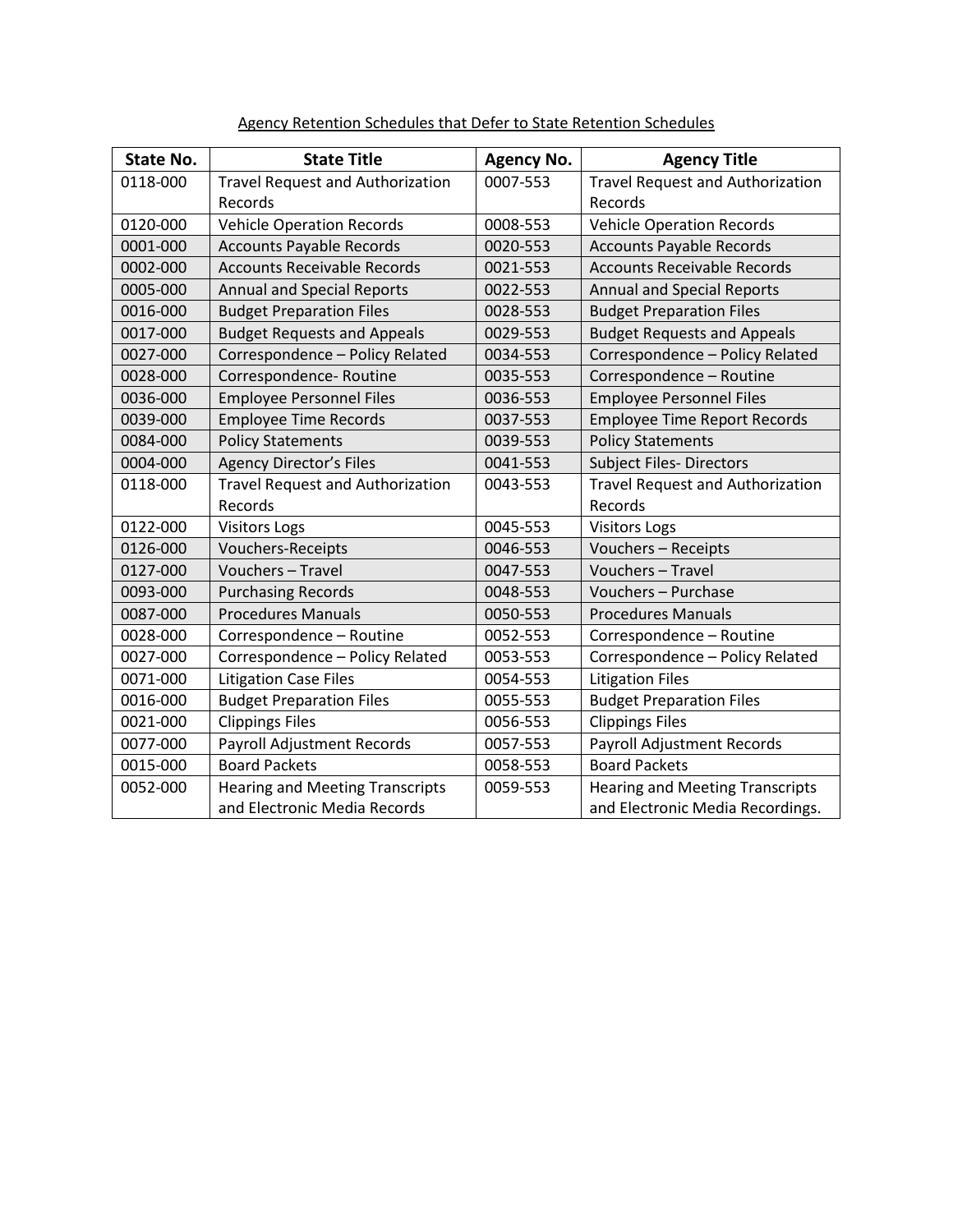

## **Agreement on Commission's EU data protection reform will boost Digital Single Market**

Brussels, 15 December 2015

### **The European Commission put forward its EU Data Protection Reform in 2012 to make Europe fit for the digital age (IP/12/46).**

The European Commission put forward its EU Data Protection Reform in January 2012 to make Europe fit for the digital age ( $IP/12/46$ ). Today, an agreement was found with the European Parliament and the Council, following final negotiations between the three institutions (so-called 'trilogue' meetings).

More than 90% of Europeans say they want the same data protection rights across the EU – and regardless of where their data is processed: this will soon be a reality. The Reform package will put an end to the patchwork of data protection rules that currently exists in the EU.

Andrus **Ansip**, Vice-President for the Digital Single Market, said: "*Today's agreement is a major step towards a Digital Single Market. It will remove barriers and unlock opportunities. The digital future of Europe can only be built on trust. With solid common standards for data protection, people can be sure they are in control of their personal information. And they can enjoy all the services and opportunities of a Digital Single Market. We should not see privacy and data protection as holding back economic activities. They are, in fact, an essential competitive advantage. Today's agreement builds a strong basis to help Europe develop innovative digital services. Our next step is now to remove unjustified barriers which limit cross-border data flow: local practice and sometimes national law, limiting storage and processing of certain data outside national territory. So let us move ahead and build an open and thriving data economy in the EU – based on the highest data protection standards and without unjustified barriers."*

Věra **Jourová**, Commissioner for Justice, Consumers and Gender Equality said, *"Today we deliver on the promise of the Juncker Commission to finalize data protection reform in 2015. These new pan-European rules are good for citizens and good for businesses. Citizens and businesses will profit from clear rules that are fit for the digital age, that give strong protection and at the same time create opportunities and encourage innovation in a European Digital Single Market. And harmonised data protection rules for police and criminal justice authorities will ease law enforcement cooperation between Member States based on mutual trust, contributing to the European Agenda for Security."*

The Reform consists of two instruments:

- The General Data Protection Regulation will enable people to better control their personal data. At the same time modernised and unified rules will allow businesses to make the most of the opportunities of the Digital Single Market by cutting red tape and benefiting from reinforced consumer trust.
- The Data Protection Directive for the police and criminal justice sector will ensure that the data of victims, witnesses, and suspects of crimes, are duly protected in the context of a criminal investigation or a law enforcement action. At the same time more harmonised laws will also facilitate cross-border cooperation of police or prosecutors to combat crime and terrorism more effectively across Europe.

#### **A fundamental right for citizens**

The reform will allow people to regain control of their personal data. Two-thirds of Europeans (67%), according to a recent Eurobarometer survey, stated they are concerned about not having complete control over the information they provide online. Seven Europeans out of ten worry about the potential use that companies may make of the information disclosed. The data protection reform will strengthen the right to data protection, which is a fundamental right in the EU, and allow them to have trust when they give their personal data.

The new rules address these concerns by strengthening the existing rights and empowering individuals with more control over their personal data. Most notably, these include:

**easier access to your own data**: individuals will have more information on how their data is processed and this information should be available in a clear and understandable way;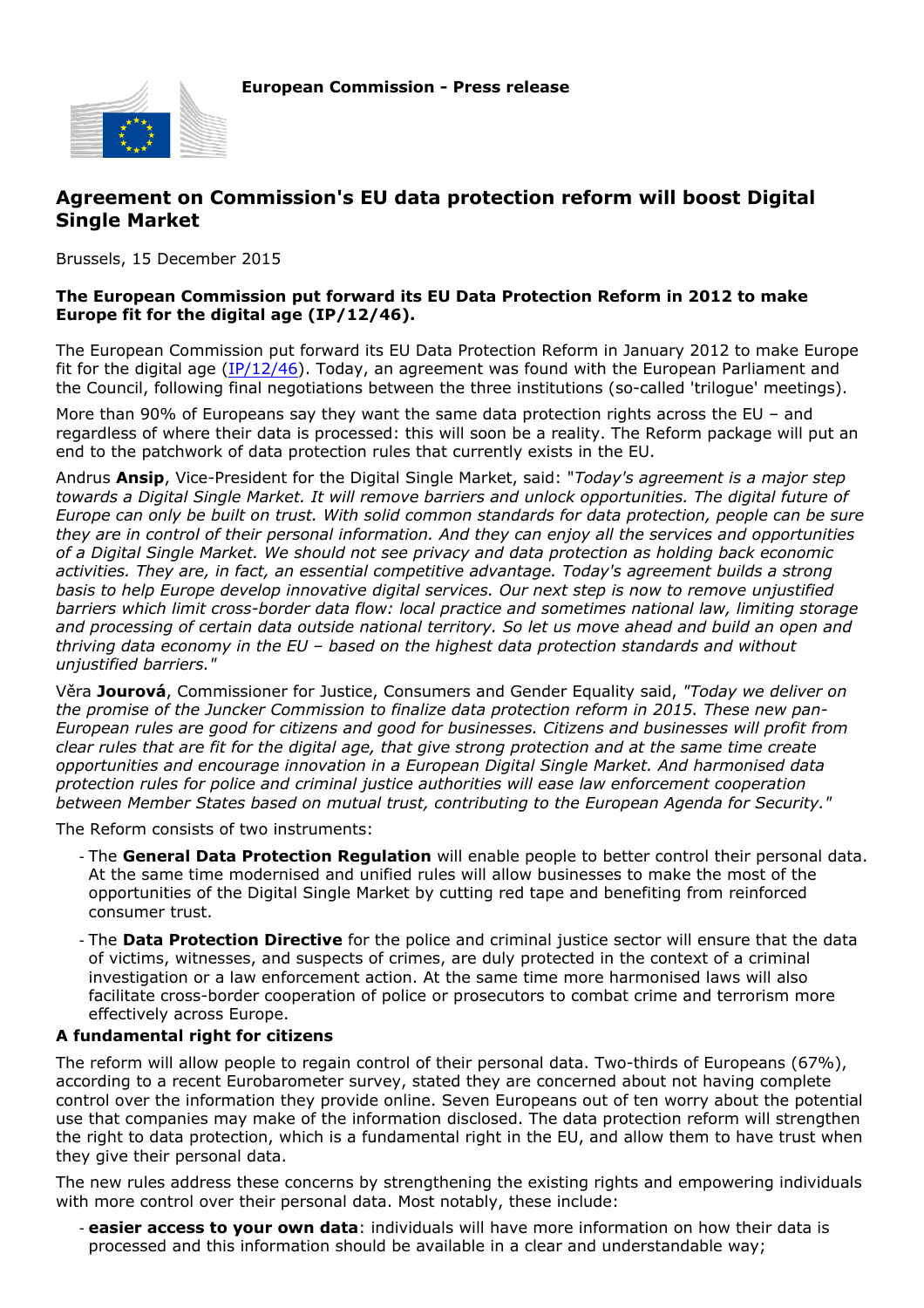- **a right to data portability**: it will be easier to transfer your personal data between service providers;
- **aclarified "right to be forgotten"**: when you no longer want your data to be processed, and provided that there are no legitimate grounds for retaining it, the data will be deleted;
- **the right to know when your data has been hacked:** For example, companies and organisations must notify the national supervisory authority of serious data breaches as soon as possible so that users can take appropriate measures.

### **Clear modern rules for businesses**

In today's digital economy, personal data has acquired enormous economic significance, in particular in the area of big data. By unifying Europe's rules on data protection, lawmakers are creating a business opportunity and encouraging innovation.

- **One continent, one law**: The regulation will establish one single set of rules which will make it simpler and cheaper for companies to do business in the EU.
- **One-stop-shop**: businesses will only have to deal with one single supervisory authority. This is estimated to save €2.3 billion per year.
- **European rules on European soil–** companies based outside of Europe will have to apply the same rules when offering services in the EU.
- **Risk-based approach:** the rules will avoid a burdensome one-size-fits-all obligation and rather tailor them to the respective risks.
- **Rules fit for innovation:** the regulation will guarantee that data protection safeguards are built into products and services from the earliest stage of development (Data protection by design). Privacy-friendly techniques such as pseudonomysation will be encouraged, to reap the benefits of big data innovation while protecting privacy.

### **Benefits for big and small alike**

The data protection reform will stimulate economic growth by cutting costs and red tape for European business, especially for small and medium enterprises (SMEs). The EU's data protection reform will help SMEs break into new markets. Under the new rules, SMEs will benefit from four reductions in red tape:

- **No more notifications**: Notifications to supervisory authorities are a formality that represents a cost for business of €130 million every year. The reform will scrap these entirely.
- **Every penny counts**: Where requests to access data are manifestly unfounded or excessive, SMEs will be able to charge a fee for providing access.
- **Data Protection Officers**: SMEs are exempt from the obligation to appoint a data protection officer insofar as data processing is not their core business activity.
- **Impact Assessments**: SMEs will have no obligation to carry out an impact assessment unless there is a high risk.

#### **Protecting personal data in the area of law enforcement**

### - **Better cooperation between law enforcement authorities**

With the new Data Protection Directive for Police and Criminal Justice Authorities, law enforcement authorities in EU Member States will be able to exchange information necessary for investigations more efficiently and effectively, improving cooperation in the fight against terrorism and other serious crime in Europe.

The Data Protection Directive for Police and Criminal Justice Authorities takes account of the specific needs of law enforcement, respects the different legal traditions in Member States and is fully in line with the Charter of Fundamental Rights.

### - **Better protection of citizens 'data**

Individuals' personal data will be better protected, whenprocessed for any law enforcement purpose including prevention of crime. It will protect everyone – regardless of whether they are a victim, criminal or witness. All law enforcement processing in the Union must comply with the principles of necessity, proportionality and legality, with appropriate safeguards for the individuals. Supervision is ensured by independent national data protection authorities, and effective judicial remedies must be provided.

The Data Protection Directive for Police and Criminal Justice Authorities provides clear rules for the transfer of personal data by law enforcement authorities outside the EU, to ensure that the level of protection of individuals guaranteed in the EU is not undermined.